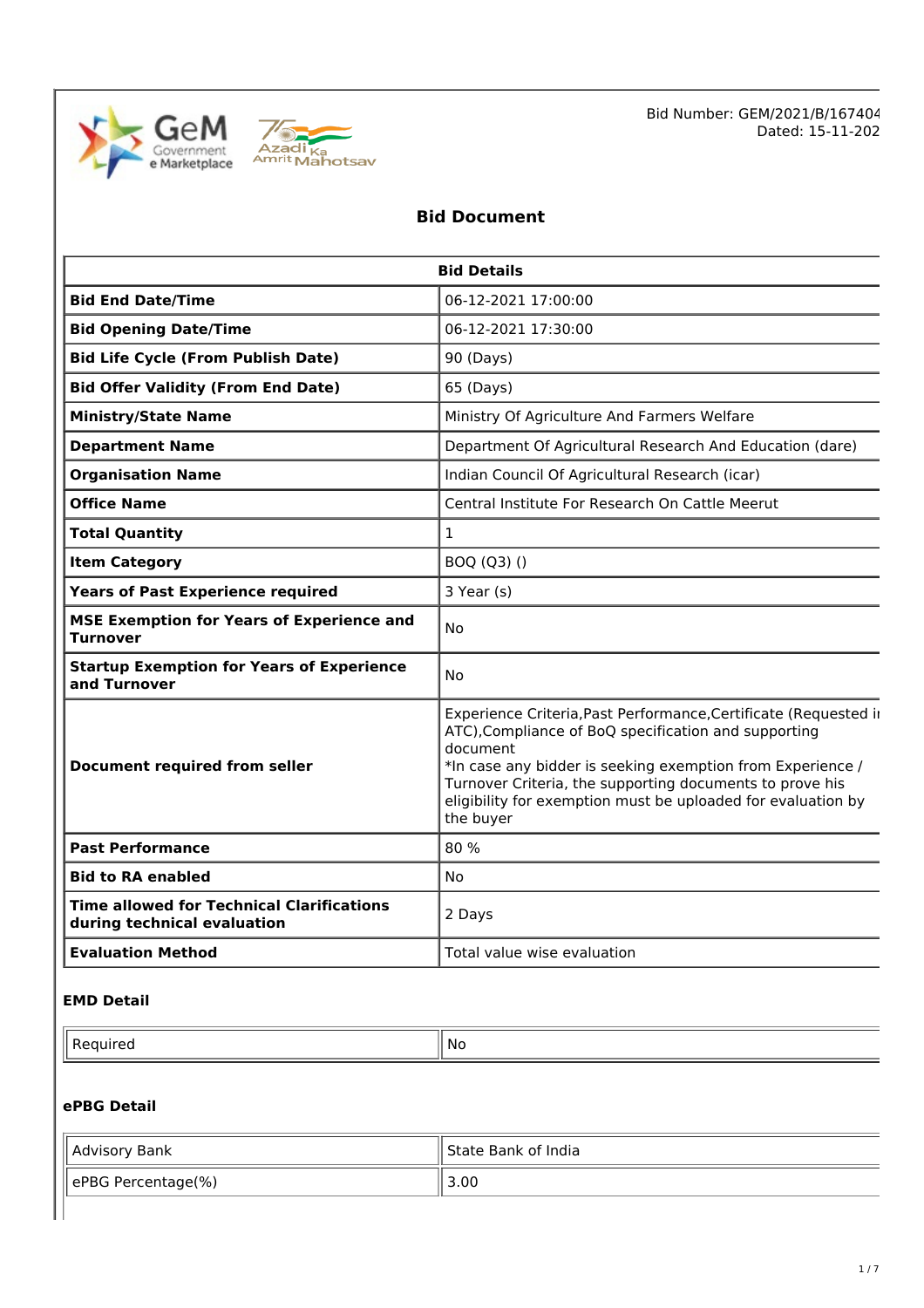| Dura<br>∩f ePRG<br>required<br>(Months)<br>ation |
|--------------------------------------------------|
|--------------------------------------------------|

(a). EMD & Performance security should be in favour of Beneficiary, wherever it is applicable.

#### **Beneficiary:**

Incharge Purchase

Central Institute For Research On Cattle Meerut, Department of Agricultural Research and Education (DARE), Indian Council of Agricultural Research (ICAR), Ministry of Agriculture and Farmers Welfare (Harish Ram Tamta)

# **Splitting**

Bid splitting not applied.

1. Experience Criteria: In respect of the filter applied for experience criteria, the Bidder or its OEM {themselves or through reseller(s)} should have regularly, manufactured and supplied same or similar Category Products to any Central / State Govt Organization / PSU / Public Listed Company for number of Financial years as indicated above in the bid document before the bid opening date. Copies of relevant contracts to be submitted along with bid in suppor of having supplied some quantity during each of the Financial year. In case of bunch bids, the category of primary product having highest value should meet this criterion.

2. Estimated Bid Value indicated above is being declared solely for the purpose of guidance on EMD amount and for determining the Eligibility Criteria related to Turn Over, Past Performance and Project / Past Experience etc. This has relevance or bearing on the price to be quoted by the bidders and is also not going to have any impact on bid participation. Also this is not going to be used as a criteria in determining reasonableness of quoted prices which would be determined by the buyer based on its own assessment of reasonableness and based on competitive prices received in Bid / RA process.

3. Past Performance: The Bidder or its OEM {themselves or through re-seller(s)} should have supplied same or similar Category Products for 80% of bid quantity, in at least one of the last three Financial years before the bid opening dat to any Central / State Govt Organization / PSU / Public Listed Company. Copies of relevant contracts (proving supply cumulative order quantity in any one financial year) to be submitted along with bid in support of quantity supplied in the relevant Financial year. In case of bunch bids, the category related to primary product having highest bid value should meet this criterion.

# **BOQ ( 1 pieces )**

| $\sim$ |
|--------|
|--------|

# **Technical Specifications**

| Specification Document | <b>View File</b> |  |
|------------------------|------------------|--|
| <b>BOO Document</b>    | <b>View File</b> |  |

Advisory-Please refer attached BOQ document for detailed consignee list and delivery period.

**Consignees/Reporting Officer and Quantity**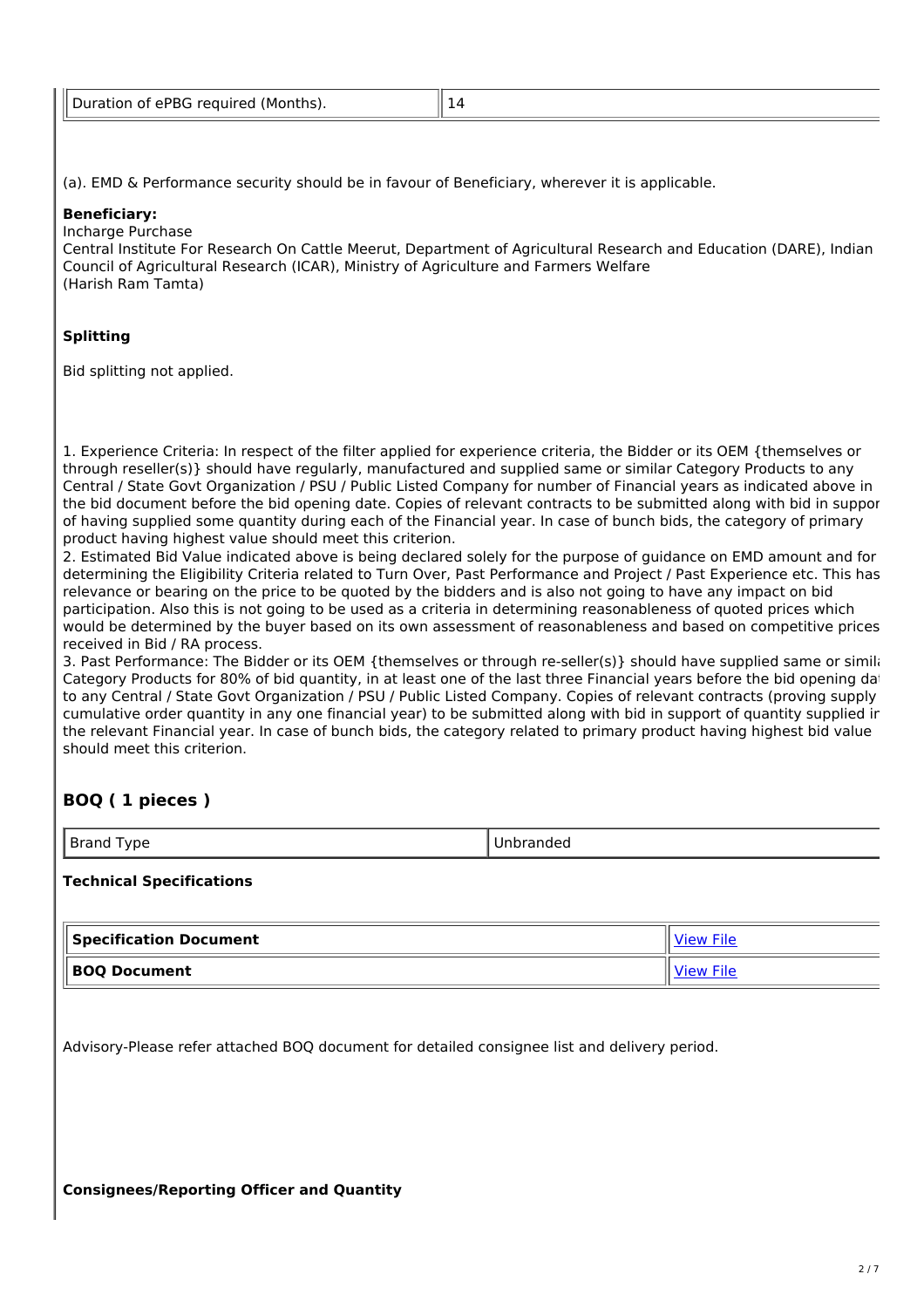| S.No. | <b>Consignee/Reporti</b><br>ng Officer | <b>Address</b>                                                                         | Quantity | <b>Delivery Days</b> |
|-------|----------------------------------------|----------------------------------------------------------------------------------------|----------|----------------------|
|       | Harish Ram Tamta                       | 250001, CENTRAL INSTITUTE FOR<br><b>I RESEARCH ON CATTLE GRASS</b><br><b>FARM ROAD</b> |          | ็ 365                |

# **Buyer Added Bid Specific Terms and Conditions**

# 1. **Certificates**

Bidder's offer is liable to be rejected if they don't upload any of the certificates / documents sought in the Bid document, ATC and Corrigendum if any.

# 2. **Generic**

Bidders are advised to check applicable GST on their own before quoting. Buyer will not take any responsibilit in this regards. GST reimbursement will be as per actuals or as per applicable rates (whichever is lower), subject to the maximum of quoted GST %.

### 3. **Buyer Added Bid Specific ATC**

Buyer Added text based ATC clauses

#### **Buyer AdditionalTerms and Conditions for award of contract for supply of 'Liquid Nitrogen' on requirement basis for the period of one year.**

1. The tenderer should have tender specific Authorization of **Manufacturer for the supply of LN2** having sufficient experience and expertise in the relevant field and also having sound financial standing. Copies certificate proving company's registration, GST registration, previous experience etc. should be enclosed wi the quotation.

2. The tenderer should have a well-established office in India and a person should be available on all working days between **9:00 A.M. to 5:30 P.M.**

3. The tenderer should also be able to provide the name and mobile number of a person, who can be contacted to at any time, even beyond office hours and on holidays. This person should be capable of taking orders an arrange for supply of the desired item, even at short notice.

1. 4. The selected firm will be required to supply the LN2 as per specific orders at Semen Freezing Laboratory CIRC, Meerut

5. Orders for LN2 will be placed on requirement basis. Bills in respect of LN2 supplied by the elected Firm should be sent later. Payment will be released only after it is ensured that the quantity and quality of LN2 supplied is to the entire satisfaction of this office.

6. The CIRC will have the authority to place order for supply of item beyond office hours and on holidays als for which no additional payment will be made.

7. Government Taxes, as applicable from time to time on such suppliers, shall be payable by the CIRC. The raised by the Firm should have all Tax Registration numbers printed on the bill. Validity of the Tax registrati during the currency of contract shall be the sole responsibility of the firm.

8. Details regarding approx. quantity has been given against the item in the **BoQ**. Rates should **be quoted in BoQ.** LN2 should be supplied as per detailed in this tender and no deviation shall be entertained.

9. Tenderers already having similar contracts of supply of LN2 to Government Departments/Private organizati need to submit with their tenders. Certificate to this effect from any three Department/organizations should uploaded with the tender**.**

10. Upon selection of firm/tender, if at any occasion the quality of the item is found of different specifications,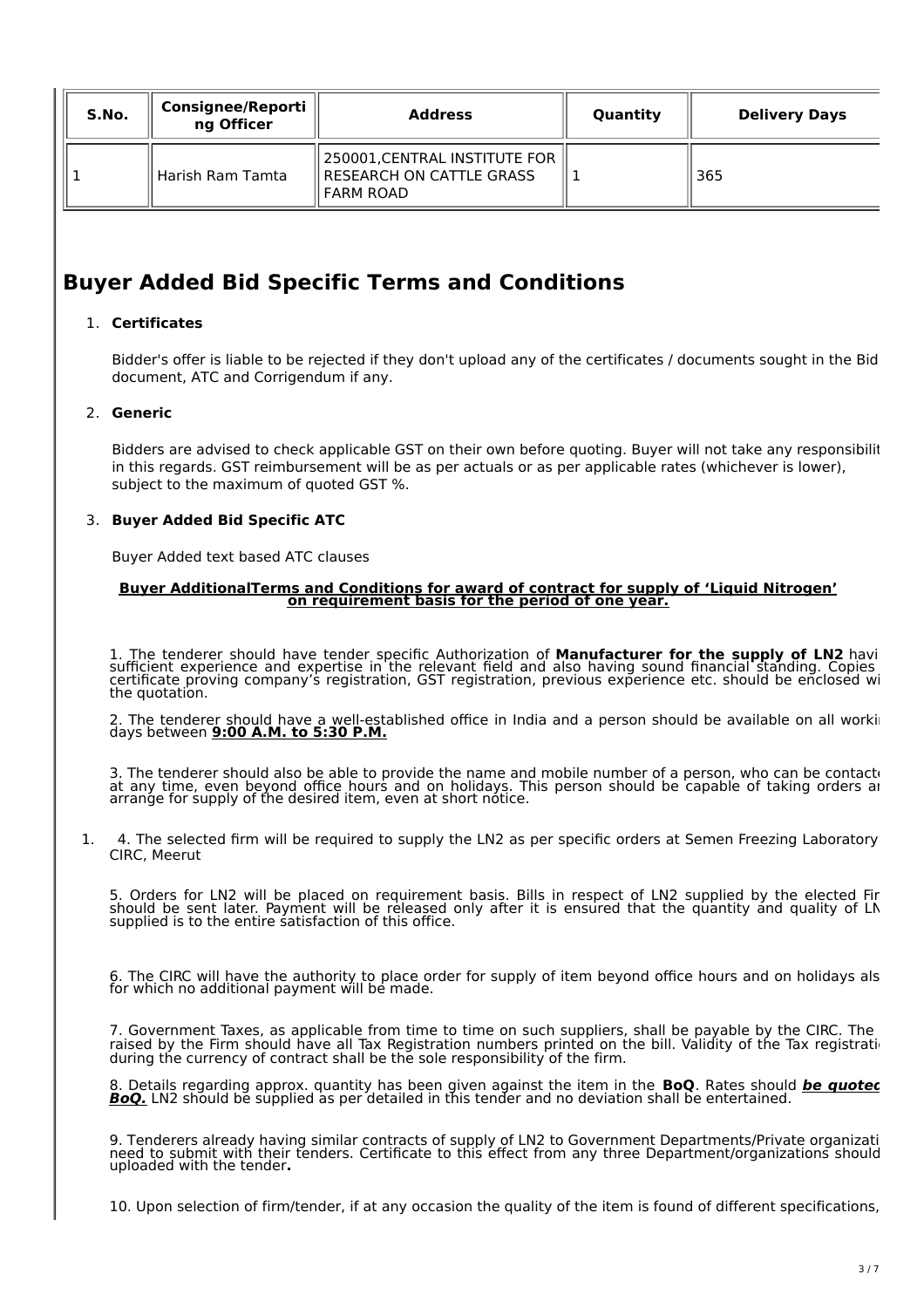contract will be cancelled and performance security will stand forfeited.

11. No separate charges shall be paid for delivery of goods to the store of ICAR-CIRC, Meerut.

12. The rates quoted by the selected firm, and approved by this Office shall remain valid throughout the per of contract and requests to increase the rates for any items(s), during the currency of the contract, shall not be considered.

13. It will also be binding upon the selected firm to maintain such qualities, if indicated in the quotations.

14. Selection of a firm for award of contract will not be made solely on the basis of lowest rates quoted b tenderer.

15. All terms and conditions stipulated for award of the contract will be considered for selection of a Firm(s).

16. The selected Firm will have to deposit a contract security of 03% of contract value, which shall be informed to the successful tenderers. The contract security will be in the form of **Demand draft/ Bank guarantee/online transfer** in favour of **"ICAR Unit, CIRC, Meerut".**

17. If the selected firm expresses its inability to supply the LN2 as per requirement of CIRC or fails to supply the LN2 at the quoted rates, thus failing in fulfilling the stipulated terms and conditions for award of the contract, then the contract surety amount is liable to be forfeited in part or in toto.

18. The tenderer should enclose a inked signed copy of the terms and conditions stipulated for award of contract, conveying his acceptance of the same.

19. Tenders should be uploaded on specified format as on the website, alongwith **bid security declaration undertaking** towards Earnest Money Deposit. If the bid security declaration undertaking **not attached with tender,** the tender will be liable to be out rightly rejected.

20. The items to be quoted should be as per details given in BoQ and no deviation in qualit substitution of items shall be entertained.

22. The bid security declaration certificate should be forwarded to this office with details of the fir overleaf.

23. Tenders incomplete in any form are liable to be rejected outrightly.

24. If a tenderer decides to withdraw from the bidding, this Office will have the authority to suspended to firm for a period of two years.

25. The rates should be quoted on F.O.R., CIRC, Meerut basis.

(a) The Institutes will not issue any "C" & "D" form. However, GST and other Govt. levies will b paid extra as applicable shall be payable. The Institute is exempted from the payment of Custom dut in terms of Govt. Notification No.51/96-Customs dated 23.7.1996 and Excise duty in terms c Notification No.10/97-Central Excise dated 1.3.1997 as amended from time to time for the purpose of Annual Rate Contract of these items.

(b) As per notification No. 45/2017-Central Tax (Rate) 2017 issued by GOI (Department of Revenue), New Delhi, the Central Tax leviable under section 9 of CGST Act, 2017 will be @ 2.5% for all purchase of scientific and technical instruments, apparatus, equipment's (including computers), accessories parts, consumables, live animals, computer software, compact disk, recording magnetic tapes microfilms, microfiches and prototypes required for research purpose in all research institutions. Accordingly a certificate will be issued at the time of placing the purchase order certifying that the items to be purchased against this purchase order are essential for research purpose and will be use for stated purpose only.

26. The delivery of above Liquid Nitrogen should be provided as per the requirement and scheduled CIRC, which can be communicated through phone/whatsapp etc.

**27. On an average, monthly Liquid Nitrogen requirement in the Lab is about 6000 liters (the quantity varies according to the season and processing) and annually about 70000- 75000 lts. The LN2 in the Lab is usually received 1-2 times in a week in storage containers (50-52 lit. capacity) and pressurized freezing containers (capacity: 127-230 lts) as per consumption in the processing and other activities.**

28. The supply of  $LN<sub>2</sub>$  should be ensure as per quidelines of National Green Tribunal (NGT).

29. Purity Certificate should be submit with the bid and also shall be submitted as and when required.

30. A Safety Certificate of LN2 supply pressure tank to avoid any incident or Leakage and loss of gas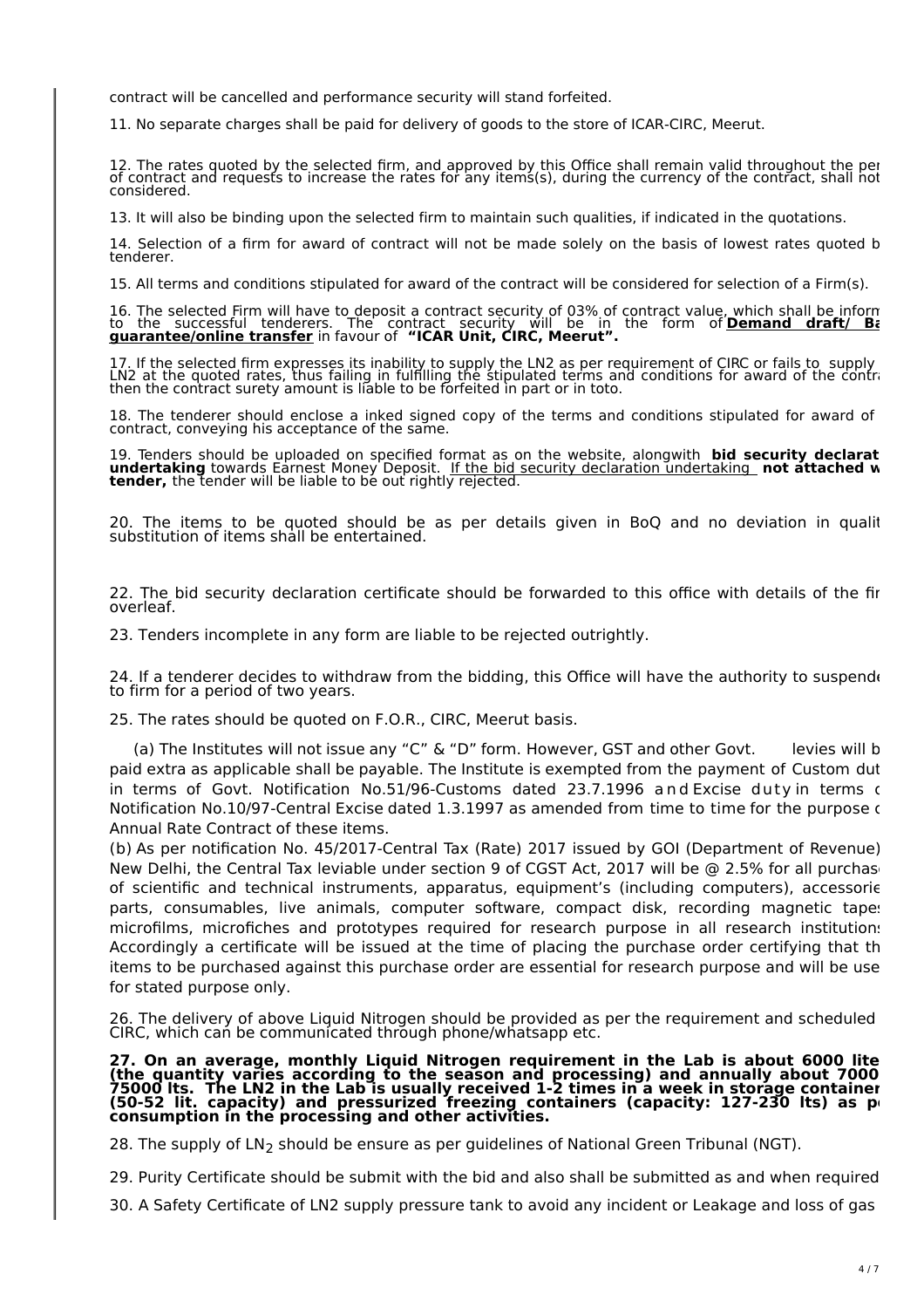CIRC Campus may kindly be given.

31. The terms and conditions finalized at the time of agreement/contract shall remain unchange during the effective contract period.

32. This office will have full authority to reject any/all offer(s) without assigning any reason thereof. No enquiry after submission of the quotation will be entertained.

33. The Competent Authority in the CIRC reserves the right to cancel the contract at any time durir the currency of the contract without giving any reason.

34. Supplier must consider all the above condition, taxes, duties, transportation, insurance, tin required to fill CIRC's containers, etc. for quoting the rates.

35 **Liquidated Damages**: In case the firm does not complete the supply within the laid down agreed delivery period as per the contract, liquidated damages will be charged @ 0.5% per week or part thereof subject to a maximum of 10% of the contract value. However, the Institute reserves the right to either further extend or cancel the contract after expiry of delivery date as mentioned in the purchase order/contract and recover the liquidated damages from the dues of the firm.**.**

36. The contract will be start from 01-04-2022. The Contract can be extended mutually for furth period of 06 months to one year on success and satisfactory supply of LN2 during the contract period on the same terms & conditions only.

37.

# **Specification of Item (Reference for BOQ) (To be quoted in format provided on GeM Portal)**

| SI.<br>No.   | Name of $\vert$<br>item       | Specification                                                                                                                                                                                                                                                                                                    | Quantity                                                                                                                                                                                                                                                                                                                                                                                                                                                                                                                      | Rates in Rs. Pe<br>Litre inclusive c<br>all price |
|--------------|-------------------------------|------------------------------------------------------------------------------------------------------------------------------------------------------------------------------------------------------------------------------------------------------------------------------------------------------------------|-------------------------------------------------------------------------------------------------------------------------------------------------------------------------------------------------------------------------------------------------------------------------------------------------------------------------------------------------------------------------------------------------------------------------------------------------------------------------------------------------------------------------------|---------------------------------------------------|
| $\mathbf{1}$ | Liquid<br><b>Nitroge</b><br>n | Industrial grade,<br><b>ISO</b><br>certified,<br><b>Purity:</b><br>more<br>than 99 percent,<br>Colourless,<br><b>Specific gravity:</b><br>0.8 at 20 degree<br>C, Critical temp.:<br>146.9<br>minus<br>C,<br>degree<br><b>Freezing point:</b><br>minus<br>210<br>C,<br>degree<br>Density: 803 kg<br>per cubic mm. | 72000-75000 Litres per<br>Approx.<br>annum. On an average, monthly<br>Liquid Nitrogen requirement in<br>the Lab is about 6000 liters (the<br>quantity varies according to the<br>processing)<br>season and<br>and<br>annually about 72,000-75000<br>Its. The LN2 in the Lab is usually<br>received 1-2 times in a week in<br>storage containers<br>(50-52 lit.<br>and<br>capacity)<br>pressurized<br>containers (capacity:<br>freezing<br>127-230 lts) as per consumption<br>the processing and<br>in.<br>other<br>activities | Rates should b<br>given in BoQ only               |

#### 4. **Service & Support**

Dedicated /toll Free Telephone No. for Service Support : BIDDER/OEM must have Dedicated/toll Free Telephone No. for Service Support.

#### 5. **Generic**

.

Data Sheet of the product(s) offered in the bid, are to be uploaded along with the bid documents. Buyers can match and verify the Data Sheet with the product specifications offered. In case of any unexplained mismatch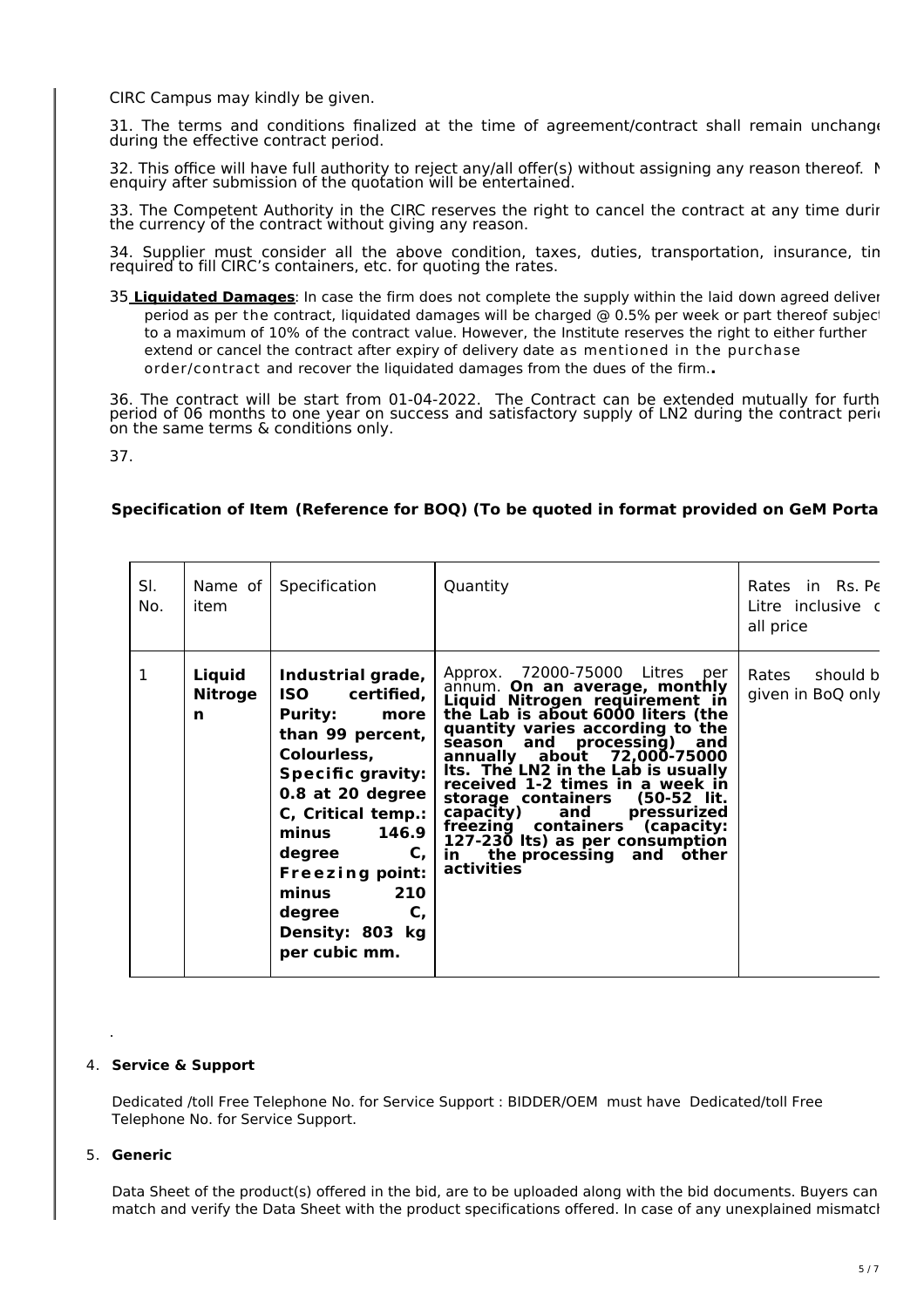of technical parameters, the bid is liable for rejection.

# 6. **Service & Support**

Escalation Matrix For Service Support : Bidder/OEM must provide Escalation Matrix of Telephone Numbers for Service Support.

# 7. **Generic**

Experience Criteria: The Bidder or its OEM {themselves or through reseller(s)} should have regularly, manufactured and supplied same or similar Category Products to any Central / State Govt Organization / PSU / Public Listed Company for 3 years before the bid opening date. Copies of relevant contracts to be submitted along with bid in support of having supplied some quantity during each of the year. In case of bunch bids, the primary product having highest value should meet this criterion.

### 8. **Past Project Experience**

For fulfilling the experience criteria any one of the following documents may be considered as valid proof for meeting the experience criteria:

a. Purchase Order copy along with Invoice(s) with self-certification by the bidder that supplies against the invoices have been executed.

b. Execution certificate by client with order value.

c. Any other document in support of order execution like Third Party Inspection release note, etc.

#### 9. **Generic**

For hazardous chemical/item, all precautionary measure as per regulation from the point of transportation/ handling/ storage/ safety/ health/ environment to be undertaken/ specified before dispatch. During dispatch, proper symbol for the hazard/ MSDS/ Batch No./ date of manufacturing/ Gross Weight/ Net Weight/ shelf Life  $\epsilon$ are to be written/ printed/ pasted on the body of the packing.

#### 10. **Certificates**

Material Test Certificate Should Be Sent Along with The Supply. The Material Will Be Checked by Buyer's Lab  $\ell$ the Results of the Lab will be the Sole Criteria for Acceptance of the Item.

## 11. **Generic**

OPTION CLAUSE: The Purchaser reserves the right to increase or decrease the quantity to be ordered up to 25 percent of bid quantity at the time of placement of contract. The purchaser also reserves the right to increase the ordered quantity by up to 25% of the contracted quantity during the currency of the contract at the contracted rates. Bidders are bound to accept the orders accordingly.

#### 12. **Generic**

Products supplied shall be nontoxic and harmless to health. In the case of toxic materials, Material Safety Dat Sheet may be furnished along with the material.

# 13. **Scope of Supply**

Scope of supply (Bid price to include all cost components) : Only supply of Goods

#### 14. **Forms of EMD and PBG**

Successful Bidder can submit the Performance Security in the form of Account Payee Demand Draft also (besides PBG which is allowed as per GeM GTC). DD should be made in favour of ICAR UNIT CIRC, MEERUT payable at SBI MAIN BRANCH, MEERUT CANTT.. After award of contract, Successful Bidder can upload scanne copy of the DD in place of PBG and has to ensure delivery of hard copy to the original DD to the Buyer within 15 days of award of contract.

#### 15. **Generic**

Supplier shall ensure that the Invoice is raised in the name of Consignee with GSTIN of Consignee only.